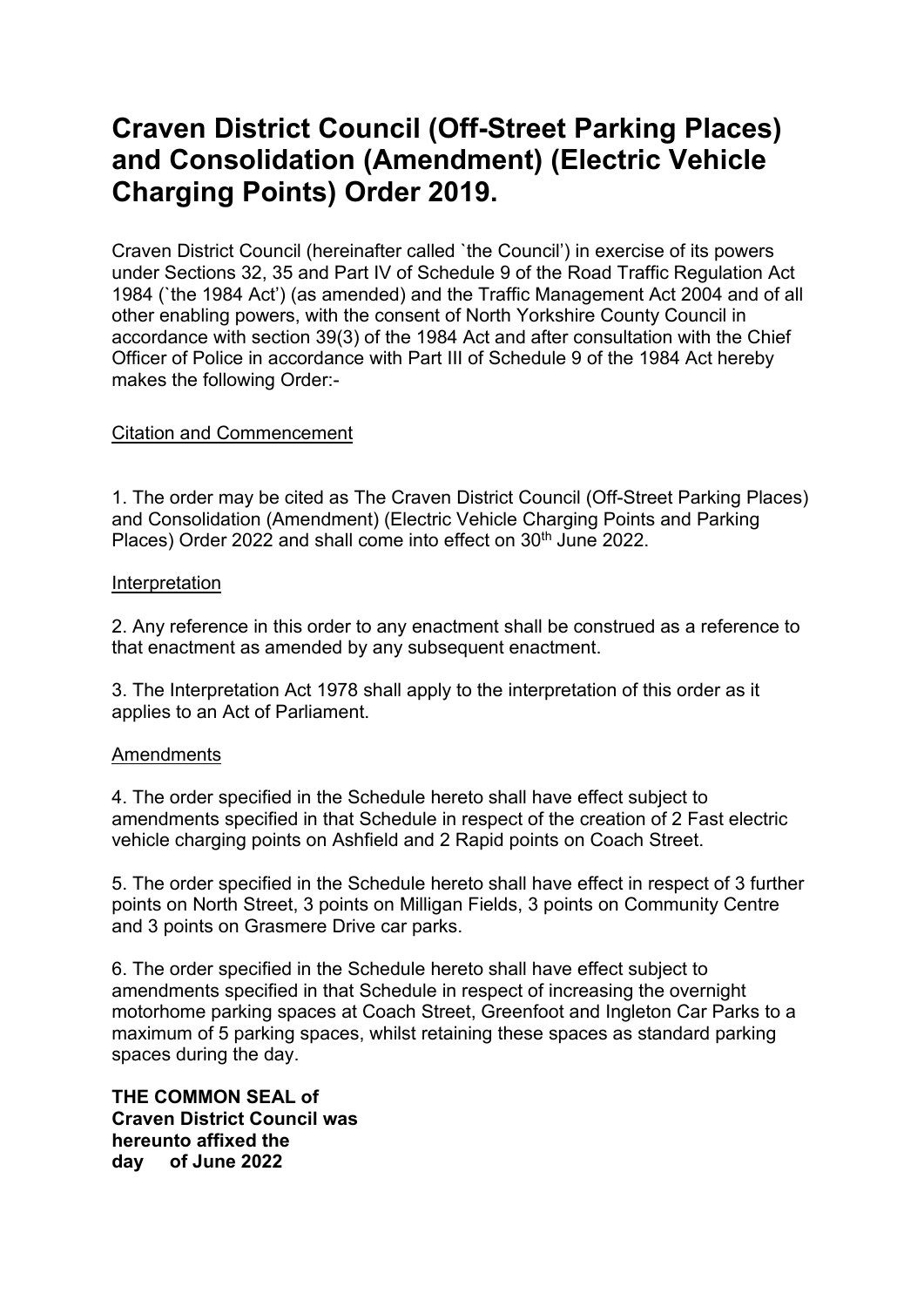**In the presence of** 

# **Chief Executive**

# **SCHEDULE – Amendments**

## **Electric Vehicle Charging Points**

## Name of Order to be Amended

The Craven District Council (Off Street Parking Places) and Consolidation Order 2017 ('the Order')

## Purpose of Amendment

The purpose of this amendment is to introduce two Fast electric vehicle charging points on Ashfield and two Rapid points on Coach Street.

#### Extent of Amendments

X of the Order shall be amended so as to include two Fast Electric Vehicle Parking Bays and two Rapid Electric Vehicle Parking Bays in the Parking Places as set out below:-

#### Name of Parking Place

## 1. Ashfield

The Order shall apply in respect of two Fast Electric Vehicle Charging Points at this location.

#### 2. Coach Street

The Order shall apply in respect of two Rapid Electric Vehicle Charging Points at this location.

The Order shall also apply in respect of three additional points on North Street, three points on Milligan fields, three points on Community Centre and three points on Grasmere Drive car parks.

The initial charges set out in Schedule 2 to the Order shall not apply to an Electric Vehicle parked in an Electric Vehicle Parking Bay and which is connected via a connecting lead to an Electric Vehicle Charging Point and is being charged.